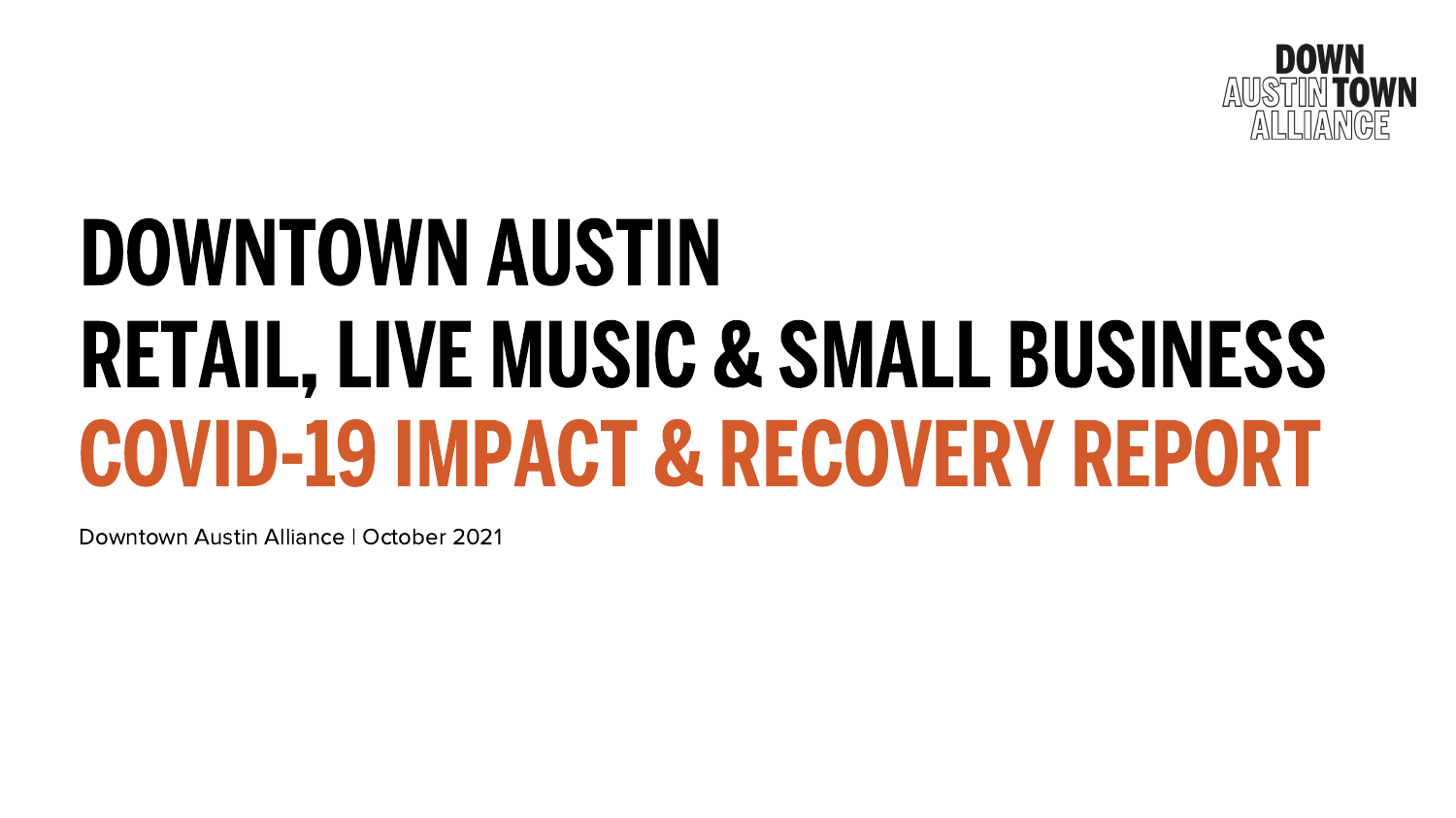## INTRODUCTION

Before the rise of COVID-19, stay-at-home orders and the temporary closure **Food Places** of businesses across the state, downtown Austin's small storefront businesses and nightlife economy was thriving. Storefront businesses operating in downtown enjoyed access to a growing daytime and nighttime population as the number of occupied residential units, office space, and hotel rooms continued to expand annually. Market fundamentals in retail space reflected the advantages of operating a business in downtown. This growing and increasingly diverse consumer base has supported the evolution of downtown's unique districts. The 700+ businesses within these districts generally can be divided into four categories: drinks & entertainment, food places, retail goods, and retail services. In support of these businesses, the Downtown Austin Alliance developed the Roadmap to Recovery, a list of short-term strategies and long-term goals, to address the pandemic's impact on downtown. As we monitor downtown's recovery, this report will reflect on past conditions as well as highlight the results of our most recent inventory of downtown storefront businesses .

Coffee & Tea Restaurant Juice & Smoothies Sweets & Desserts Food Hall Food Truck Food Stand

Bar Breweries, Wineries & Farms Event Spaces & Banquet Halls Fun & Games Movie Theater **Nightclub** Performance Venue

### Drinks & Entertainment

Groceries & Convenience Art Gallery Clothing Store **Pharmacy** Jewelry Store Vitamin & Supplement Store Vapes, Cigars & Accessories Hat Shop Beauty Product Store Shoe Store Eyewear Shop Bookstore DVDs, Records & Video Games Gifts & Collectibles Furniture & Home Goods Liquor & Wine Furniture & Home Goods Baby Store Plants & Flowers Pet Store Sporting Goods & Outdoor Equipment Office Supply Store Electronics & Mobile Phones Toy Store

### Retail Goods

Auto Dealers, Repair & Care

Barber Shops & Hair Salons Brows, Lashes, Wax & Makeup

Tours & Visitor Info Tattoo Parlor Massage & Relaxation Nail Salon Piercing Parlor Fitness & Gyms Graphics Store Banks & Atms Repair Services Pet Care Day Care Center



- 
- Financial Services Center
- Laundry, Cleaners & Tailors
	-
	-
	-



### Retail Services



### Breakdown of Downtown Austin Retail Businesses- February 2020

Source: LiveXYZ, Downtown Austin Alliance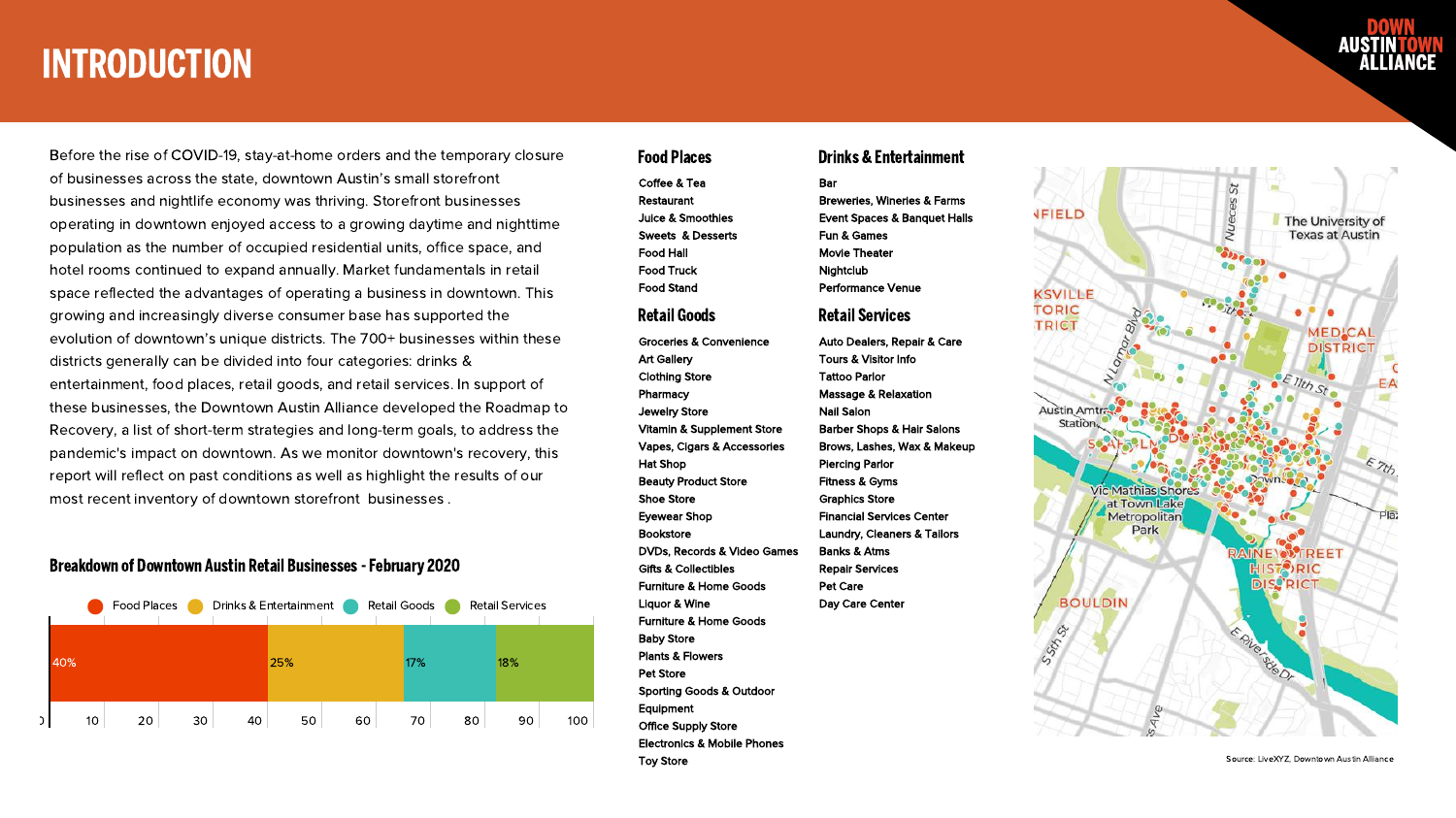On March 6, 2020, the City of Austin declared a local disaster and in effect canceled SXSW days before the event was set to occur. The internationally renowned event brings approximately 400,000 people to downtown Austin annually and in 2019 provided an estimated economic impact of \$356 million dollars across the city. The 10-day long festival generated much of its economic output downtown. While cancelling this event was the right thing to do to protect our community, the economic toll on downtown businesses have been deep and far reaching. Through March and April, downtown office buildings emptied as thousands of employees worked remotely to help stop the spread of the virus. In May 2020, the Downtown Austin Alliance conducted a survey of downtown retail and small storefront businesses, and the results were dire.

> \* Four locations used along Congress Avenue in Source: Placer.AI, EcoCounter, Texas DSH

## INSTANT ECONOMIC IMPACT

### Retail & Small Business Survey Results- May 2020

of respondents had suspended operations temporarily





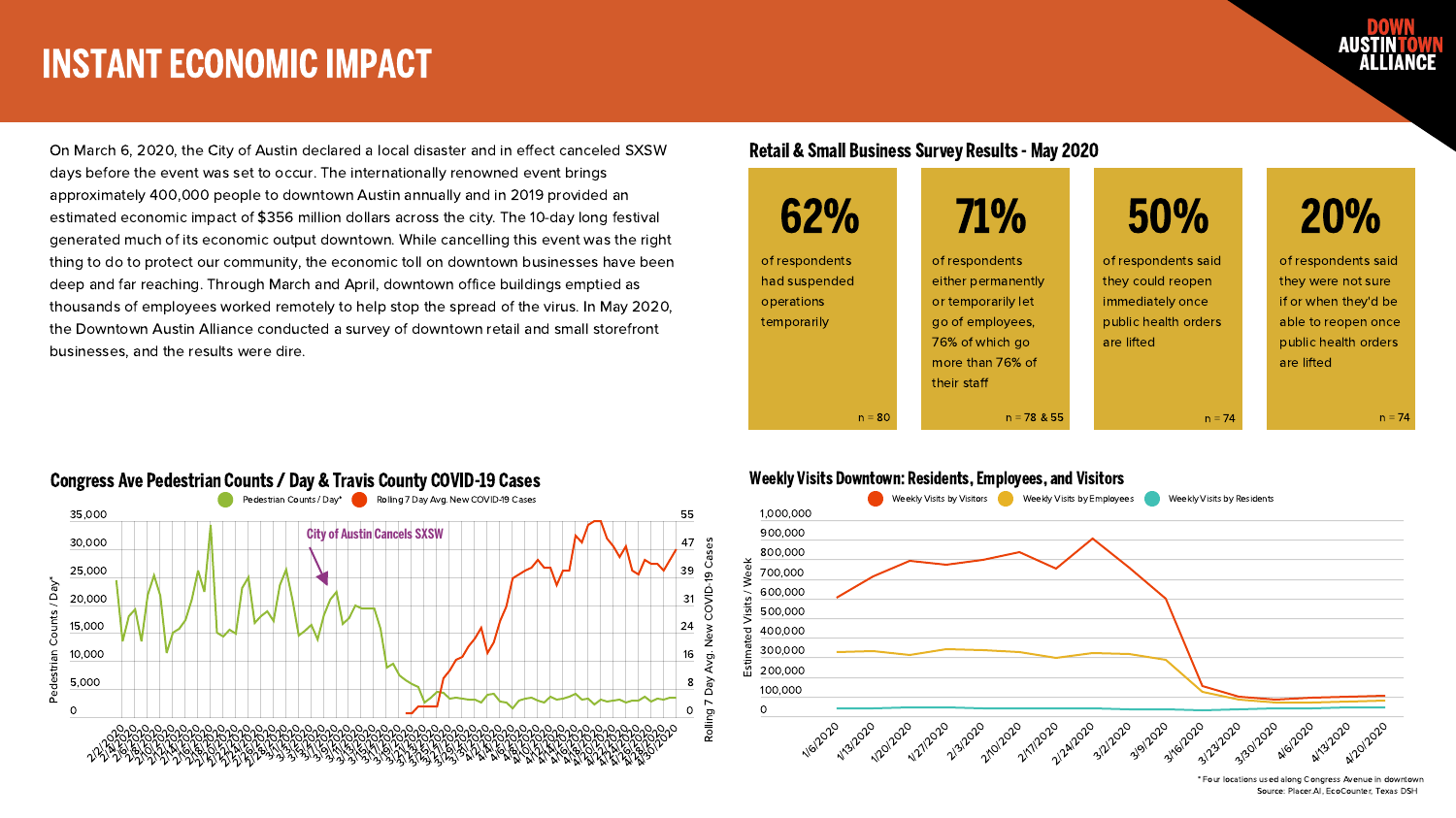## REOPENING

On April 27, 2020, Governor Abbott signed Executive Order GA-18 outlining the extent to which businesses could reopen beginning May 1. Although businesses were allowed to operate, consumer demand in downtown didn't rebound immediately as visitors and office using employees have been slow to return. Pedestrian activity along Congress Avenue remained suppressed throughout the year, albeit steadily rising to where it sits currently at 91% of pre-pandemic traffic. Similarly, taxable alcohol sales at the hundreds of downtown restaurants, bars and entertainment venues also show a slow yet steady pace toward recovery after falling 99% year over year in April 2020. Year-over-year downtown's 10,000+ hotel rooms remained well-below 50% occupancy throughout the remainder of 2020.

Source: Texas Comptroller, CoStar, Placer.AI



### Total Weekly Visits Downtown



## Downtown Monthly Alcohol Sales Receipts



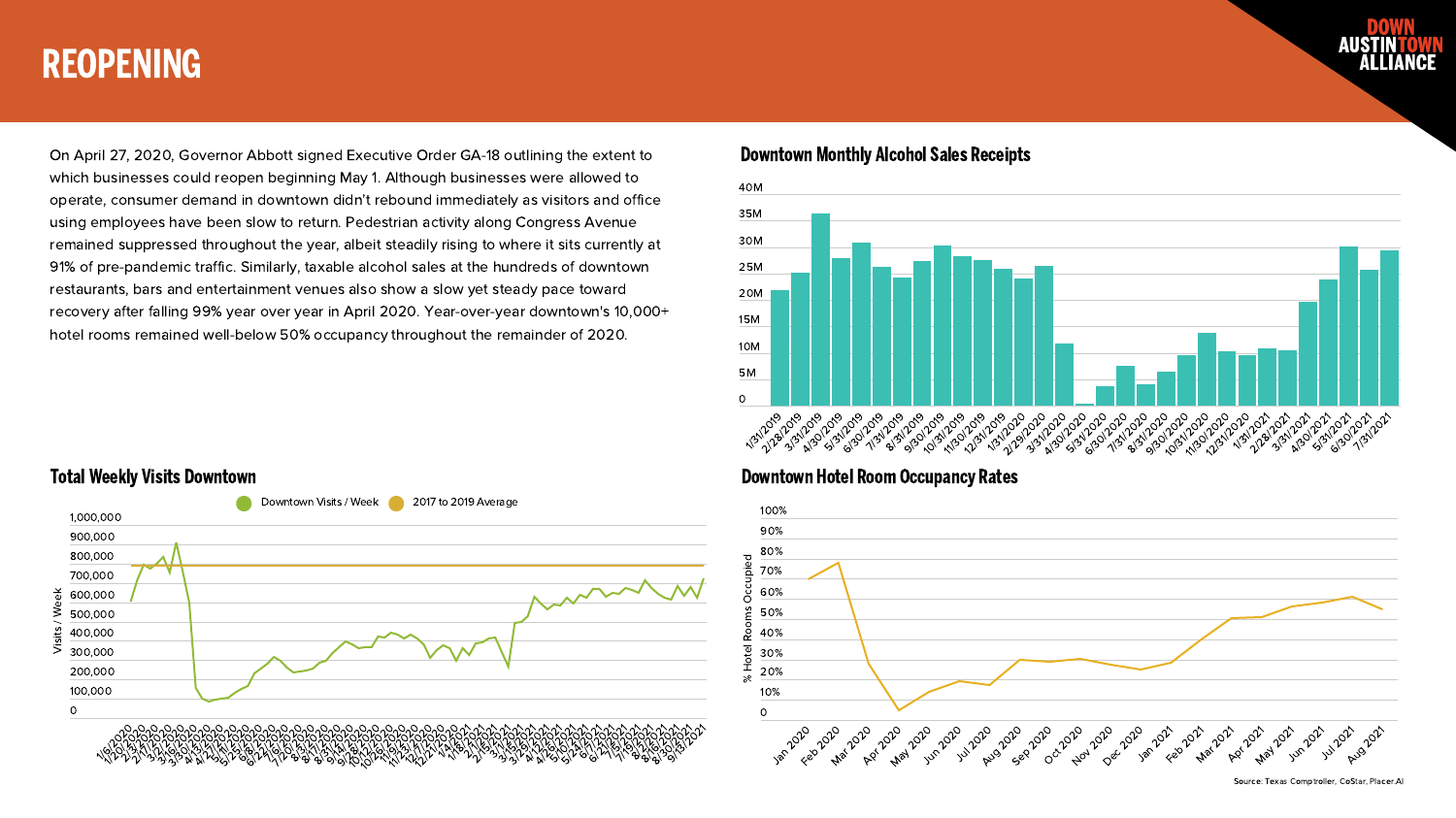## CURRENT STATE

The Downtown Austin Alliance has completed its second biannual effort to inventory all storefront retail and small businesses located downtown. Between August 24 and September 5, 2021, the effort identified 532 operating businesses, including 36 new businesses, out of 740 occupied storefronts. The number of businesses operating downtown has increased by 64 since our previous count in February 2021. The results highlight the extraordinary creativity and resilience shown by the many retailers, restaurants, and live music venues during this time of economic uncertainty. Unfortunately, the effort has also identified at least 97 businesses that have permanently closed their downtown locations since the pandemic began. Furthermore, the status of another 44 businesses that continue to occupy their space are unknown or showed no signs of operating during the inventory effort. Weekly visits to downtown in August averaged 637,797 visits, or 81% of our 2017 to 2019 average, and continue to move in the right direction. Similarly, hotel occupancy downtown has remained above 50% since March with thriving weekends carrying most of that weight. Unfortunately, weekdays continue to struggle, and businesses that rely on office using employees continue to wait for the consistent return of their customer base.







## **Percent of Downtown Storefront Businesses Operating as of**



### Map of Storefront Business Operating Status

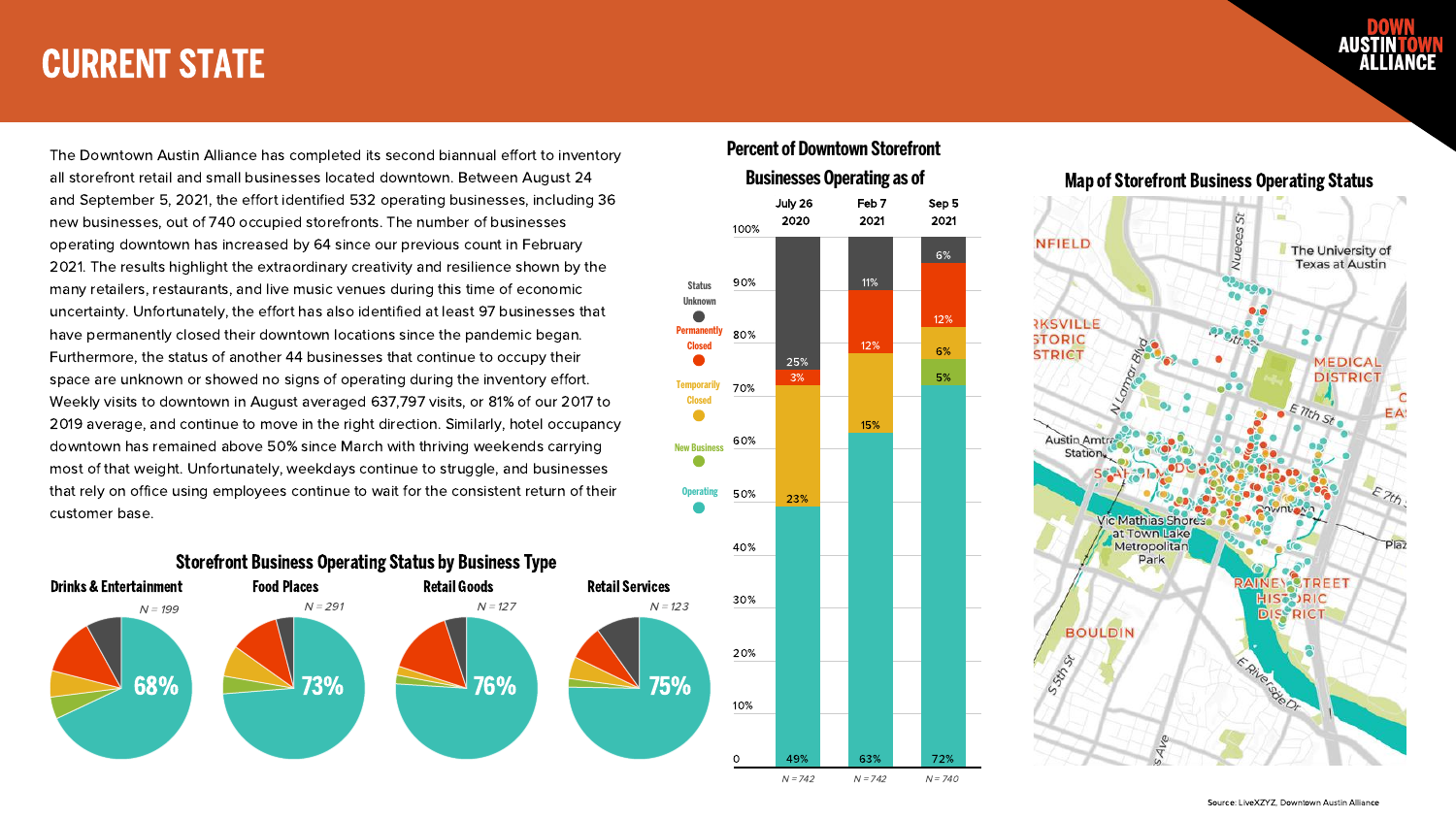

## New Businesses

It's been a rough road for the downtown businesses over the last year and a half, and the Downtown Austin Alliance is committed to assisting in their recovery. Joining in this effort to rebuild are 36 new businesses that have opened locations across downtown, a sign of faith in downtown's recovery. In fact, P. Terry's reconsidered their decision to vacate its downtown space during the pandemic and has recently reopened its operations on 515 Congress Avenue. Restaurants and bars make up the majority of these new businesses with 13 and 11 opening in downtown, respectively. Almost half of these businesses, or 15 out of 36, have filled the space of a previous tenant. Two are occupying newly built space as part of recently completed real estate developments. The remaining 19 businesses have filled retail space that was vacant prior to the pandemic. Increased investment in downtown is a positive sign as downtown continues to recover.





## Storefront Status Prior to New Business

### New Businesses Operating Downtown

Source: Downtown Austin Alliance



### Breakdown of New Businesses by Subcategory



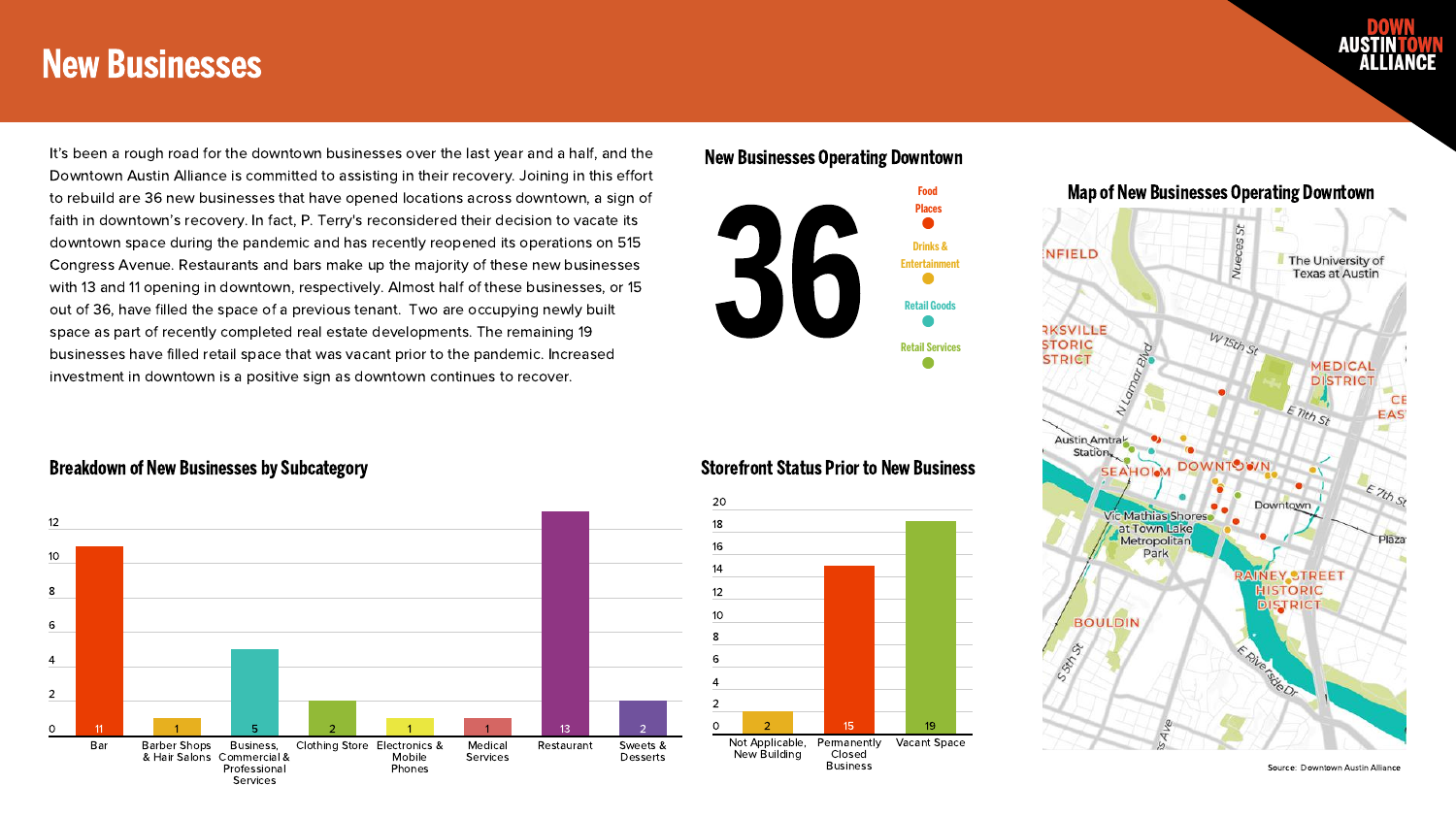## Weekdays and Weekends

Source: EcoCounter



Overall pedestrian activity and total visits in downtown Austin have come within reach of our pre-



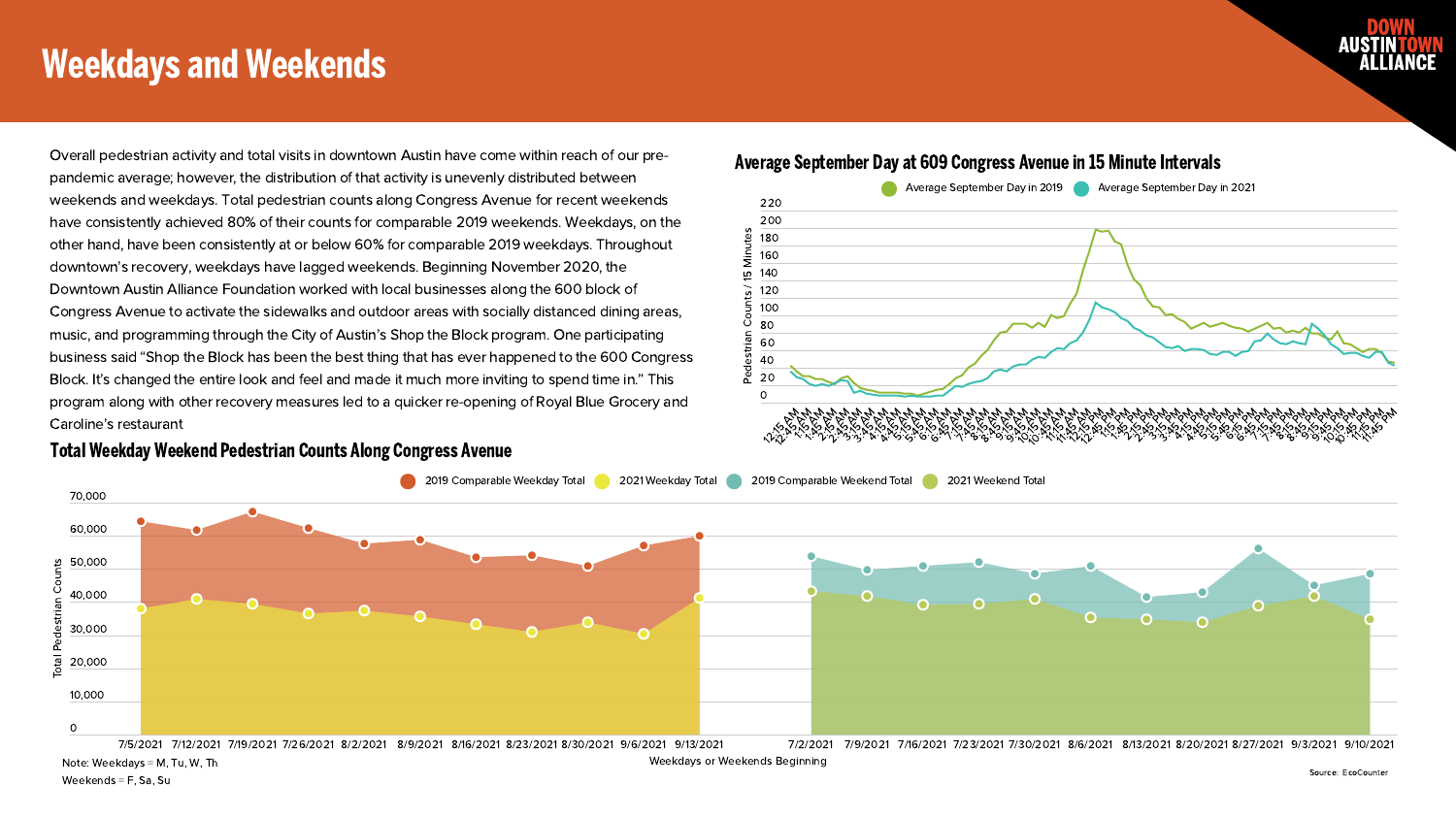## Nightlife Economy & Live Music





The storefront inventory shows that the East 6th Street entertainment district and Red River Cultural District have the lowest operating rate for storefronts and the highest permanent closure rate for businesses among the entertainment districts. Total monthly alcohol sales and weekly visits to East 6th Street and Red River have consistently lagged their counterparts in recovering. This highlights the economic losses these businesses have experienced during the pandemic as live music stages, the key driver to these districts, were closed throughout most of 2020. Currently, venues are able to operate at full capacity under strict COVID protocols to ensure that large gatherings remain safe for attendees and the community at large. While venues have been able to operate for quite some time, the demand for live music remains varied. Staffing levels in the industry remain below their prepandemic levels as the aggregate number of concertgoers have not fully recovered, nevertheless, we are encouraged by downtown still being able to attract well-known artist and sold out venues.





## Monthly Alcohol Sales Receipts by District Indexed to 2017 to 2019 Average

Source: Downtown Austin Alliance, Texas Comptroller, Placer.AI